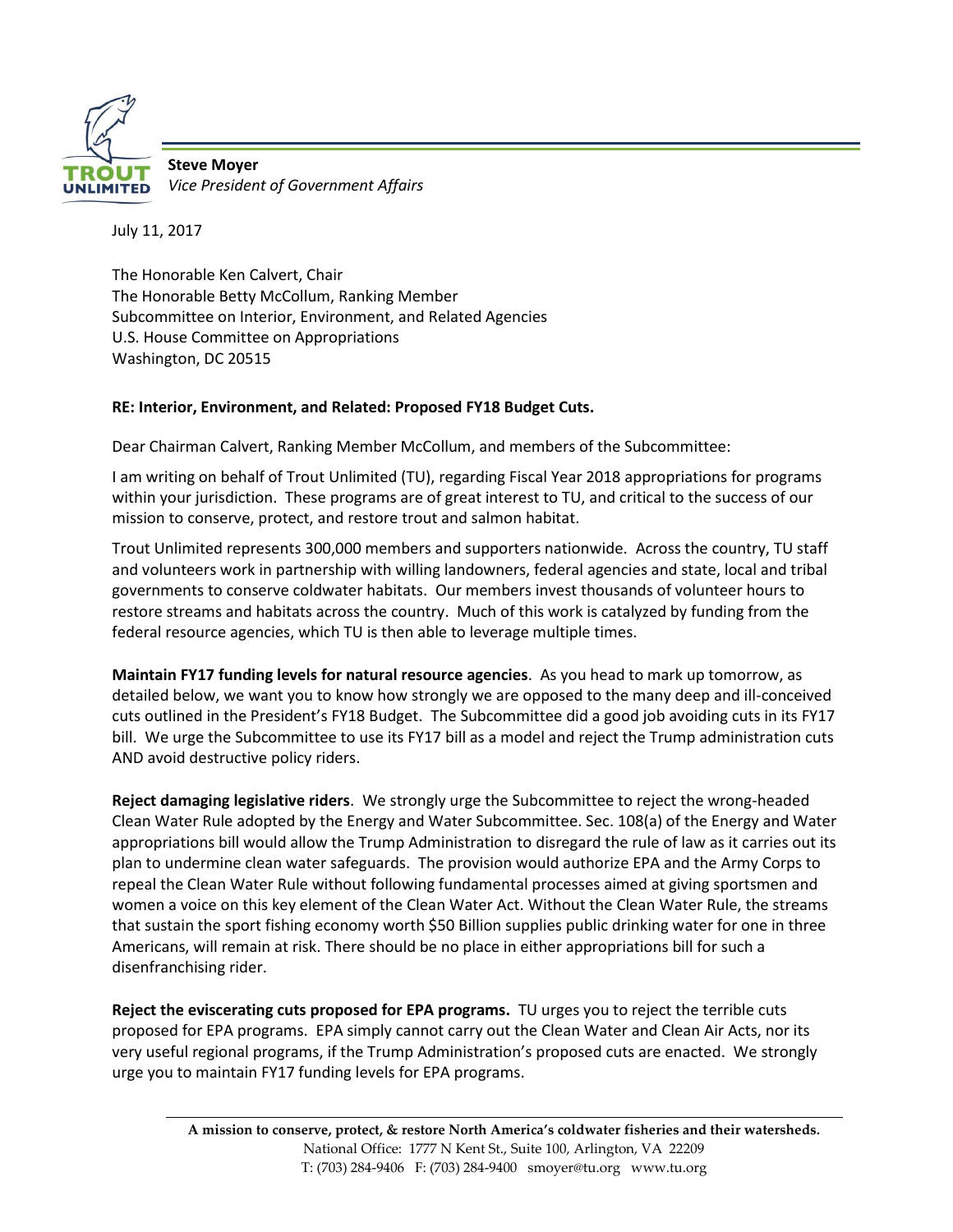The EPA regional programs also are especially important. The President's budget proposes to eliminate or vastly reduce funding for the EPA's **Chesapeake Bay, Puget Sound, and Great Lakes Programs**, and would eliminate funding for the **non-point control Section 319 programs**. The elimination and reductions of these programs is entirely unjustified, potentially ruining a vast array of water quality improving partnerships across the Nation.

# **Maintain funding for the U.S. Fish and Wildlife Service's (FWS) habitat and fisheries management programs.**

The FWS is an essential TU partner for protecting, reconnecting, and restoring trout and salmon habitat. We strongly support a variety of habitat restoration programs within FWS, and urge the Subcommittee to restore the cuts proposed by the Trump Administration for the following programs:

- **The Partners for Fish and Wildlife** supports collaborative conservation partnerships between willing landowners and partners like Trout Unlimited to protect and restore fish habitat on private lands.
- **The National Fish Habitat Program** supports on-the-ground partnerships that coordinate conservation actions for a variety of fish species, bring together state and federal agencies as well as conservation organizations to better coordinate watershed restoration activities.
- **The Fish Passage Program** funds removal of barriers to fish passage such as culverts and other obstructions.
- *The Klamath Basin Restoration Agreement provides* a collaborative solution to long-standing water challenges in California and Oregon, involving multiple stakeholders ranging from irrigators, tribes, energy utilities, and sportsmen.
- **The Aquatic Invasive Species** reduces the spread of invasive species in watersheds throughout the country.
- **The Mitigation Hatchery system** is operated by the FWS to provide fish for the Tennessee Valley Authority, Army Corps of Engineers, and Bureau of Reclamation to provide recreational opportunities at dam sites across the country.
- **Recovery Land Acquisition Grants** of the **Cooperative Endangered Species Conservation Fund**  monies are matched by States and non-federal entities to promote species recovery through acquisition of lands - from willing sellers - that are critical to the health and sustainability of sensitive and threatened species.
- **The Delaware River Basin Restoration program,** newly authorized, is a voluntary grant and technical assistance program, that directs the Secretary to produce a basin-wide strategy, draws on existing conservation efforts, involves partners, and provides for the implementation of a shared set of science-based restoration and protection activities.

#### **Maintain funding for vital U.S. Forest Service (USFS) programs.**

The USFS is another critical partner to TU, especially important because if contains a large amount of the best remaining trout and salmon habitat in the Nation. We strongly support the habitat conservation programs within USFS, and urge the Subcommittee to restore the cuts proposed by the Trump Administration for the following programs:

• **The Land and Water Conservation Fund (LWCF), especially the Forest Legacy program.** The FY18 Budget proposal would dramatically reduce land and easement acquisition funds from the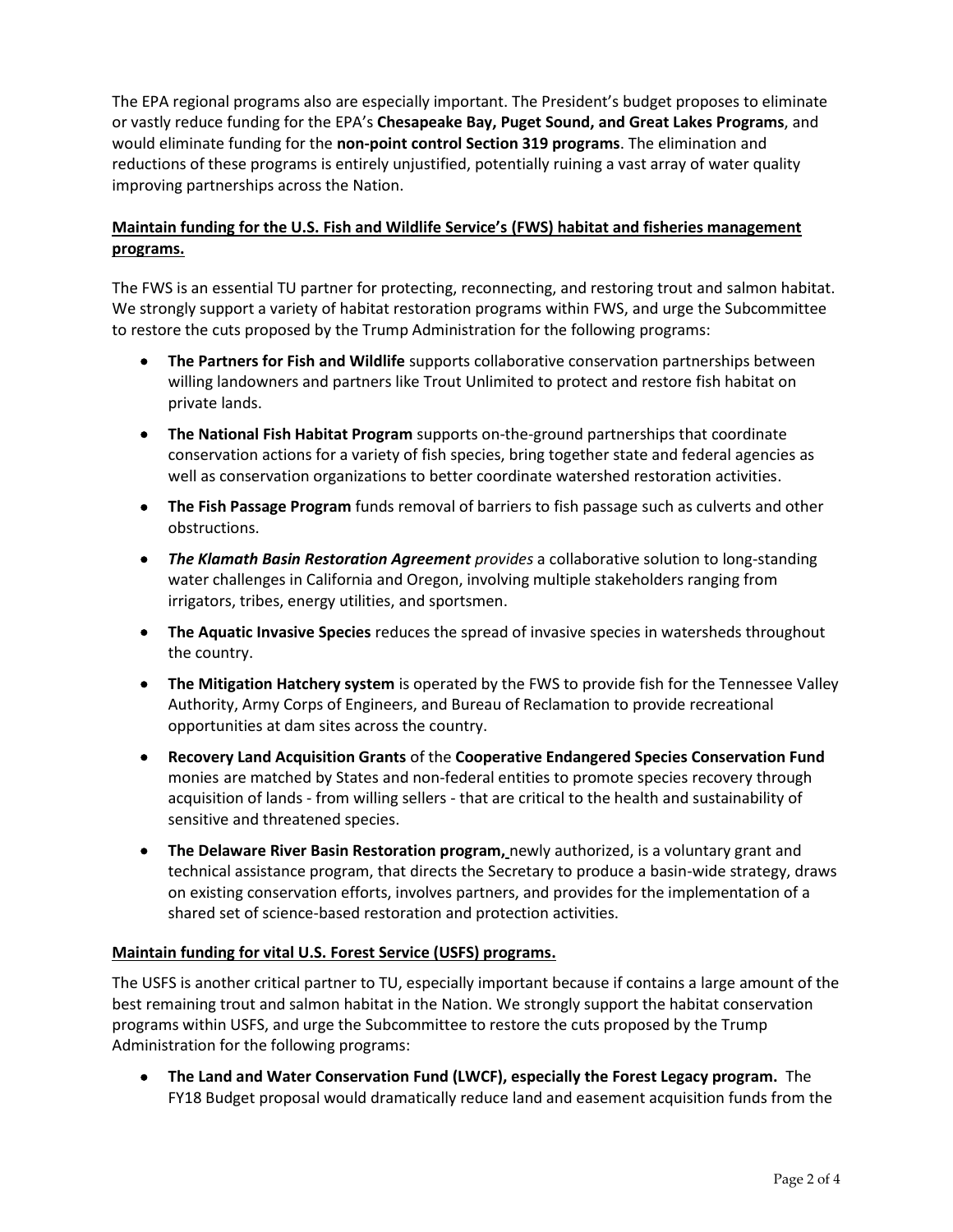nation's premier conservation law, the LWCF. TU has long supported LWCF which has been used to enhance angler access and protect high quality trout and salmon habitat.

• **The Wildlife and Fisheries Habitat Management program.** The FY18 Budget proposes an 11% decrease in the Wildlife and Fisheries program. The funding cut will substantially reduce the number of watersheds targeted for improvement, and will substantially reduce the targeted number of acres treated to sustain or restore watershed function and resilience.

TU is especially concerned about adequate funding for restoration of salmon and trout habitat in Southeast Alaska's Tongass National Forest, due to the significant economic and conservation values of wild salmon in the region. Due to past logging and road building, the Forest Service estimates that at current rates will take more than 50 years to address the backlog of restoration needs on the Tongass.

• **Legacy Roads and Trails** program funding is used to shore up forest roads and trails, decommission unneeded routes, replace culverts that block fish passage, and reduce sedimentation that harms fish habitat. Some 380,000 miles of roads run through National Forest lands, leaving a maintenance backlog estimated between \$5 billion and \$10 billion and an acute need to address the road network in ways that improve access and fish habitat. This is vital work, both due to its importance in protecting public lands and its incredible usefulness for rural communities that rely on National Forest infrastructure.

#### **Maintain funding for Bureau of Land Management (BLM) fisheries habitat programs.**

The BLM continues to be a great partner for TU in restoring some of the nation's most valuable and underappreciated trout and salmon habitat. We urge the Subcommittee to restore funding for the following programs:

- **The Wildlife and Fisheries Management Program** is essential for providing on-the-ground resource management of the 119,000 stream miles contained within BLM lands. Partnering with TU and other conservation groups, BLM works to restore native trout species across the West through this account.
- **The Abandoned Mine Lands (AML) Program** *works* to eliminate or minimize the environmental impacts and the physical safety hazards associated with hardrock mining activity across roughly 53,000 sites on America's public lands. TU has worked throughout the West on abandoned mine cleanup projects, including a partnership with the BLM to restore water quality in the Upper Arkansas River watershed of Colorado.

### **Ensure that the integrity of the Office of Surface Mining Reclamation and Enforcement's (OSMRE) Abandoned Mine Reclamation Fund is maintained.**

One of the most valuable programs for restoring brook trout and watersheds in coal country is the Abandoned Mine Reclamation Fund. We urge the Subcommittee to fully support funding to our state reclamation partners from this fund. Further, we urge the Subcommittee to provide funding to the Watershed Cooperative Agreement Program.

• The **Watershed Cooperative Agreement Program (WCAP)** provides funds to not-for-profit organizations, through partnership agreements, to undertake local projects to clean streams affected by acid mine drainage (AMD). In Pennsylvania, TU leveraged one of these grants to secure \$1 million in funding to design and install a passive treatment system for an abandoned mine in Kettle Creek, cleaning up acidic waste in a native brook trout stream. Through WCAP funding, TU's Eastern Abandoned Mine Restoration program is working to bring life back to these rivers and streams and to make them once again places where brook trout.